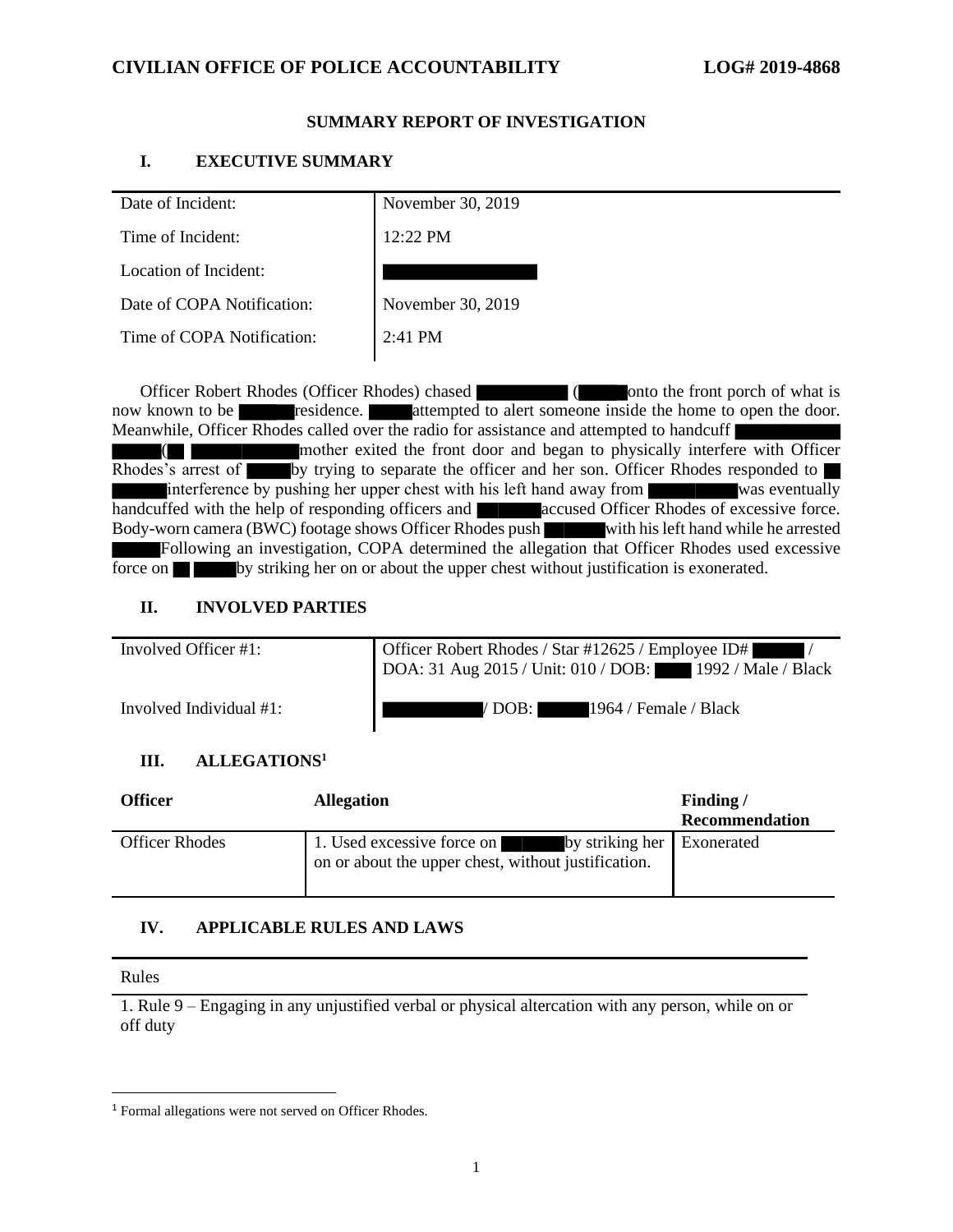#### General Orders

- 1. G03-02-01 Force Options effective 16 Oct 2017
- 2. G03-02 Use of Force effective 16 Oct 2017

## **V. INVESTIGATION**<sup>2</sup>

#### **a. Interviews**

COPA interviewed the complainant  $\Box$  on December 4, 2019.<sup>3</sup> During her interview, explained that she was taking out the garbage in back of her home when she noticed Officer Rhodes chasing someone through her backyard. **relocated to her front porch where Officer Rhodes was** struggling with her son admitted to "bear-hugging" because Officer Rhodes was "slinging him all over the porch"<sup>4</sup> and felt that the officer's actions were not safe. **All cases asked Officer** Rhodes what was going on and he responded that was going to jail for being involved in a high-speed chase. **related that Officer Rhodes struck her on the upper chest area when she released** said that the only thing that Officer Rhodes said was that "he [ was going to jail".<sup>5</sup> Officer Rhodes never instructed her to stand back or step to the side. **All admitted to grabbing** in order to prevent injury from the porch's support columns.

#### **b. Digital Evidence**

#### *Body-Worn Camera*

BWC for Officer Rhodes was obtained and reviewed by COPA.<sup>6</sup> BWC depicts Officer Rhodes attempting to stop ( ) and who were occupants of a vehicle he was attempting to pull over. Officer Rhodes directs both occupants of the vehicle towards its rear after it becomes disabled in a vacant lot. **then flees and Officer Rhodes pursues him, leaving alone next to the car they** previously occupied. While in pursuit of down an alley, Officer Rhodes loses track of  $\blacksquare$ . Officer Rhodes uses a gangway to reach Trumbull Street. While exiting the gangway's gate, Officer Rhodes sees jogging down Trumbull and up the front stairs of what is now known to be residence.

Officer pursues to front door instructing him to "get over here" several times.<sup>7</sup> attempts to open the security door on his residence but it is locked and he can be heard stating "open the front door"<sup>8</sup> while Officer Rhodes calls in his location on the radio. Officer Rhodes places left wrist into a handcuff but has difficulty detaining  $\blacksquare$  right wrist as  $\blacksquare$  attempts to alert someone inside by knocking on the window. ignores Officer Rhodes's verbal warnings and attempts to secure right wrist into the handcuffs. Before Officer Rhodes can place right wrist

<sup>&</sup>lt;sup>2</sup> COPA conducted a thorough and complete investigation. The following is a summary of the material evidence gathered and relied upon in our analysis.

 $3$  Att. 6 or 7

<sup>4</sup> Att. 6 or 7 at 3:41

<sup>5</sup> Att. 6 or 7 at 13:10

<sup>6</sup> Att. 14

<sup>7</sup> Att. 14 from 12:14:16 PM to 12:14:19 PM

<sup>8</sup> Att. 14 at 12:14:19 PM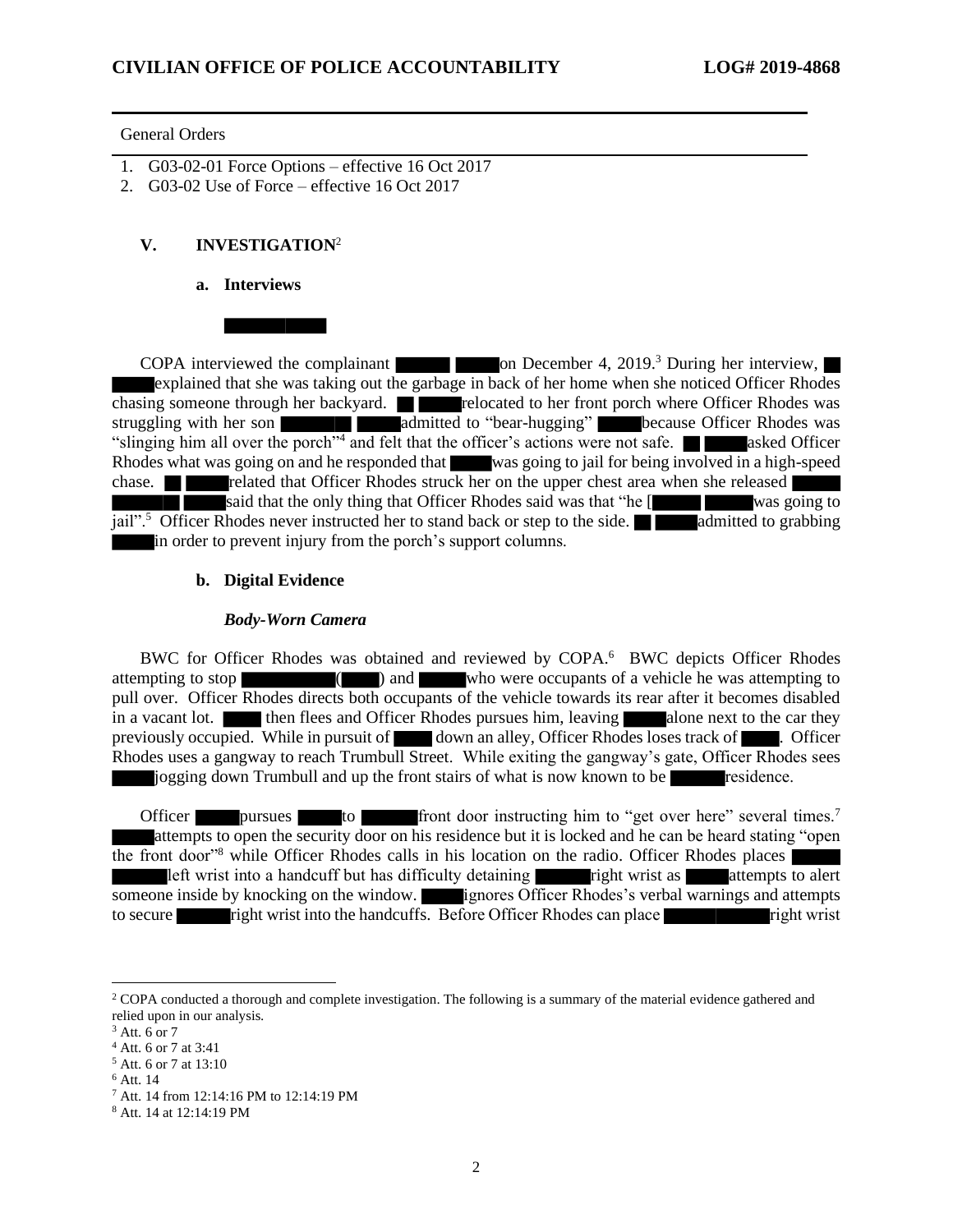## **CIVILIAN OFFICE OF POLICE ACCOUNTABILITY LOG# 2019-4868**

in handcuffs, can be heard exiting the front door and asking what he (is being locked up for. $9$ 

Upon exiting the front door, almost immediately physically interferes with Officer Rhodes's attempt to handcuff right wrist. attempts to separate from Officer Rhodes. Officer Rhodes is seen pushing in the upper chest with his left hand while still holding his radio, telling her to get out of here or words to that effect.<sup>10</sup> Ms.  $($ the home and use her hands to make physical contact with is recorded pulling on and swatting away Officer Rhodes's left arm stating, "let him go."<sup>11</sup> and Officer Rhodes then pushing one another's arms away from is then captured restraining from continuing to engage with Officer Rhodes. Officer Rhodes's BWC is then blocked by the proximity to and is eventually knocked to the ground and no further visual footage is recorded.

## **c. Documentary Evidence**

#### *Tactical Response Report (TRR)*

A TRR from Officer Rhodes was reviewed.<sup>12</sup> The report describes Officer Rhodes's attempt to place into handcuffs on the front porch of a house. **Exited the house's front door and immediately** began to interfere with Officer Rhodes's detention of attempted to place her body in between Officer Rhodes and while simultaneously shoving the officer. In response to actions, Officer Rhodes gave verbal commands to back up while extending his arms to create separation. **Failed to comply with verbal orders and continued to place her hands on Officer Rhodes** and attempted to pull away from Officer Rhodes. was placed in handcuffs with the assistance of other arriving officers and immediately transported to the  $010<sup>th</sup>$  District for processing.

## *Initiation Report*

An Initiation Report summarizes the incident involving Officer Rhodes and alleged that Officer Rhodes used excessive force when he struck her on or about the upper chest area. The report further notes that the admitted to interfering with Officer Rhodes's arrest of the declined medical treatment and to have photographs being taken.

## **VI. LEGAL STANDARD**

For each Allegation COPA must make one of the following findings:

- 1. Sustained where it is determined the allegation is supported by a preponderance of the evidence;
- 2. Not Sustained where it is determined there is insufficient evidence to prove the allegations by a preponderance of the evidence;
- 3. Unfounded where it is determined by clear and convincing evidence that an allegation is false or not factual; or

<sup>9</sup> Att. 14 at 12:15:05 PM

<sup>10</sup> Att. 14 from 12:15:12 PM to 12:15:15 PM

<sup>&</sup>lt;sup>11</sup> Att. 14 at 12:15:22 PM

 $12$  Att. 3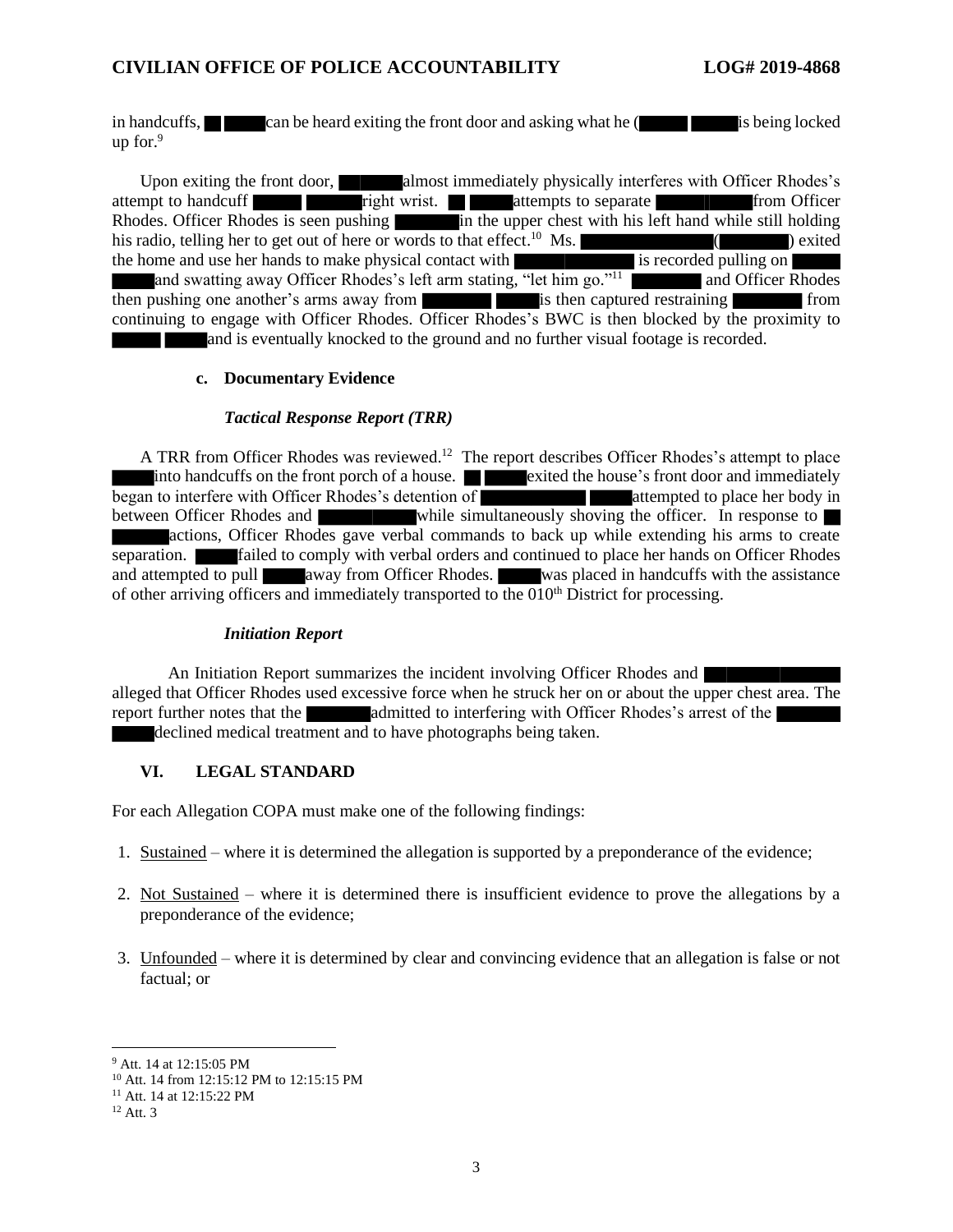4. Exonerated – where it is determined by clear and convincing evidence that the conduct described in the allegation occurred, but it is lawful and proper.

A **preponderance of evidence** can be described as evidence indicating that it is **more likely than not** that the conduct occurred and violated Department policy. *See Avery v. State Farm Mutual Automobile Insurance Co.*, 216 Ill. 2d 100, 191 (2005), (a proposition is proved by a preponderance of the evidence when it has found to be more probably true than not). If the evidence gathered in an investigation establishes that it is more likely that the misconduct occurred, even if by a narrow margin, then the preponderance of the evidence standard is met.

**Clear and convincing evidence** is a higher standard than a preponderance of the evidence but lower than the "beyond-a-reasonable doubt" standard required to convict a person of a criminal offense. See *e.g.*, *People v. Coan*, 2016 IL App (2d) 151036 (2016). Clear and Convincing can be defined as a "degree of proof, which, considering all the evidence in the case, produces the firm and abiding belief that it is highly probable that the proposition . . . is true." *Id*. At ¶ 28.

#### **VII. ANALYSIS**

COPA finds the allegation that Officer Rhodes used excessive force on by striking her on or about the upper chest, without justification, is exonerated. BWC establishes that Officer Rhodes pushed in her upper chest area with his extended left hand while holding on to his radio. Rule 9 establishes that a member of CPD may not engage in any unjustified physical altercation with any person. By her own admission, was admittedly interfering with Officer Rhodes's attempt to arrest Due to immediate physical involvement and her failure to follow Officer Rhodes's verbal commands, Officer Rhodes use physical force against  $\Box$  to counter interference in the arrest of Officer Rhodes's use of force in pushing was objectively reasonable and proportional.<sup>13</sup> While alleges that she was aggressively struck on or about her upper chest area, COPA finds that BWC video does not corroborate this accusation. Officer Rhodes's use of moderate force in pushing seems akin to creating separation and to prevent physical interference. Accordingly, COPA finds the allegation that Officer Rhodes Used excessive force on by striking her on or about the upper chest, without justification, is **EXONERATED.**

## **VIII. CONCLUSION**

Based on the analysis set forth above, COPA makes the following findings:

| Officer               | <b>Allegation</b>                                                                                               | Finding/<br><b>Recommendation</b> |
|-----------------------|-----------------------------------------------------------------------------------------------------------------|-----------------------------------|
| <b>Officer Rhodes</b> | 1. Used excessive force on<br>by striking her Exonerated<br>on or about the upper chest, without justification. |                                   |

<sup>13</sup> Att. 16: G03-02 Use of Force: III Use of Force – When Authorized - B. Use of Force – effective 16 Oct 2017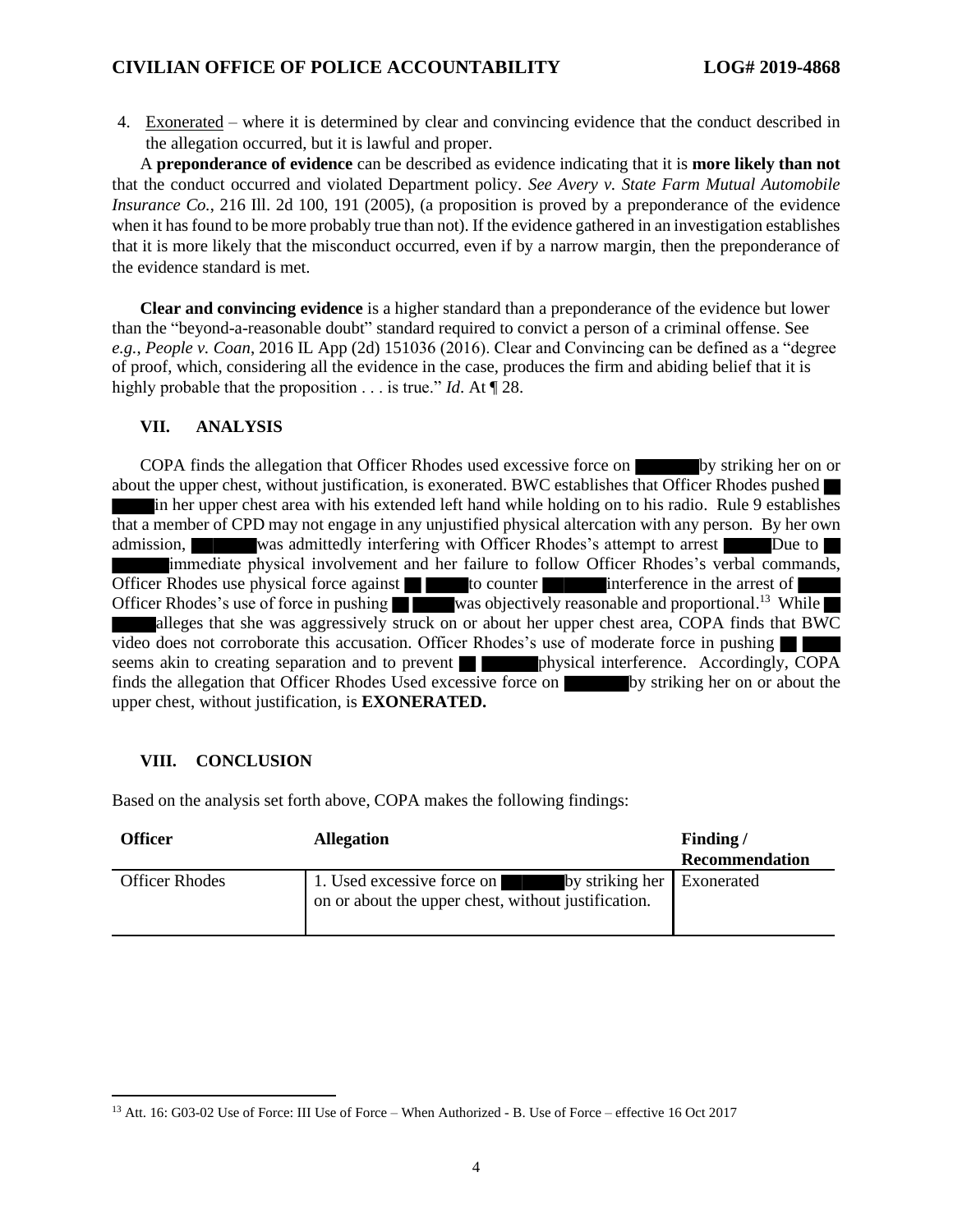# **CIVILIAN OFFICE OF POLICE ACCOUNTABILITY LOG# 2019-4868**



Matthew Haynam *Deputy Chief Administrator – Chief Investigator* Date